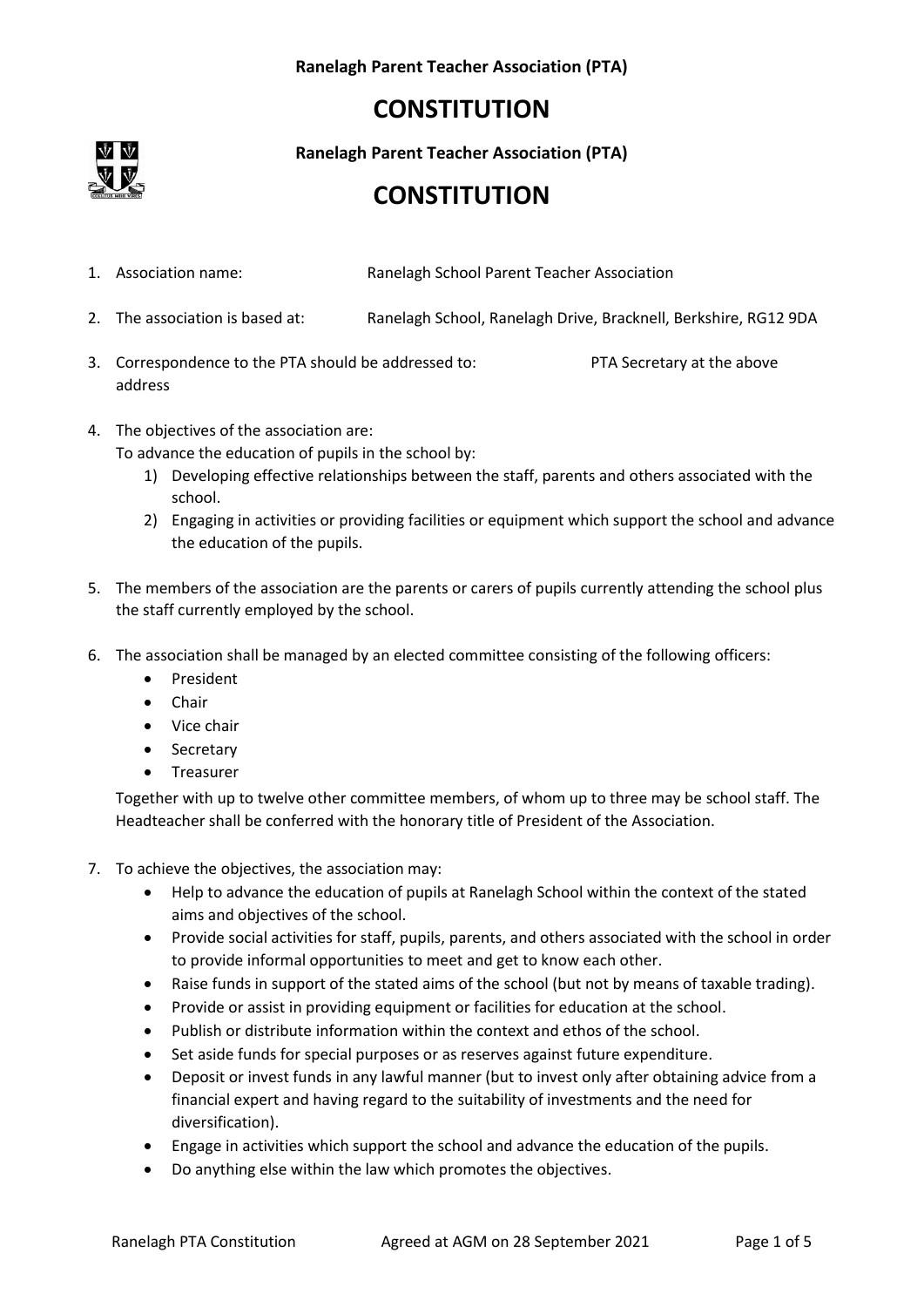### **CONSTITUTION**

The committee shall only undertake activities with the consent of the Headteacher or their nominated deputy.

- 8. The association will:
	- Support the stated aims of the school.
	- Notify the Charity Commission promptly of any changes to the charity's entry in the Central Register of charities.
- 9. The association will not:
	- Concern itself with matters relating to individual pupils.
	- Be party political.
- 10. The association has the right to:
	- Take out public liability and personal accident insurance to cover association meetings, activities, and committee members.
	- Take out other insurance policies to protect the association where required.
	- Amend this constitution at a General Meeting when supported by a two thirds majority of the votes cast.
		- $\circ$  But no amendment is valid if it would make a fundamental change to the Objectives of the Association.
		- $\circ$  But no amendment is valid if it would make fundamental changes to this clause.
		- $\circ$  But no amendment is valid if it would destroy the charitable status of the Association.
		- o But no amendment is valid if it would affect dissolution clause 15.
		- o Members must be given 21 clear days' notice of proposed amendments to the Constitution.
		- $\circ$  A copy of any resolution amending this constitution must be sent to the Charity Commission within twenty-one days of it being passed.
	- Insure officers and committee members against the costs of a successful defence to a criminal prosecution brought against them as charity trustees or against personal liability incurred in respect of any act or omission which is, or is alleged to be, a breach of trust or breach of duty.

### 11. Operational requirements:

- The committee shall be elected at the AGM and shall hold office until the next AGM.
- The committee may co-opt additional committee members for specific tasks so long as the number of co-opted members does not exceed 25% of the number of ordinary committee members. (Co-opted committee members need not necessarily be members of the association.)
- Co-opted committee members may be co-opted by the committee at any time and shall hold office until the next AGM.
- Committee members, excluding any co-opted members are the trustees of the association.
- The committee may delegate any of their functions to sub-committees consisting of two or more persons appointed by them (but at least one member of every sub-committee must be a committee member and all proceedings of sub-committees must be reported promptly to the committee).
- Whenever a committee member has a personal interest in a matter to be discussed at a committee meeting, the committee member must:
	- o Declare an interest before discussion begins on the matter.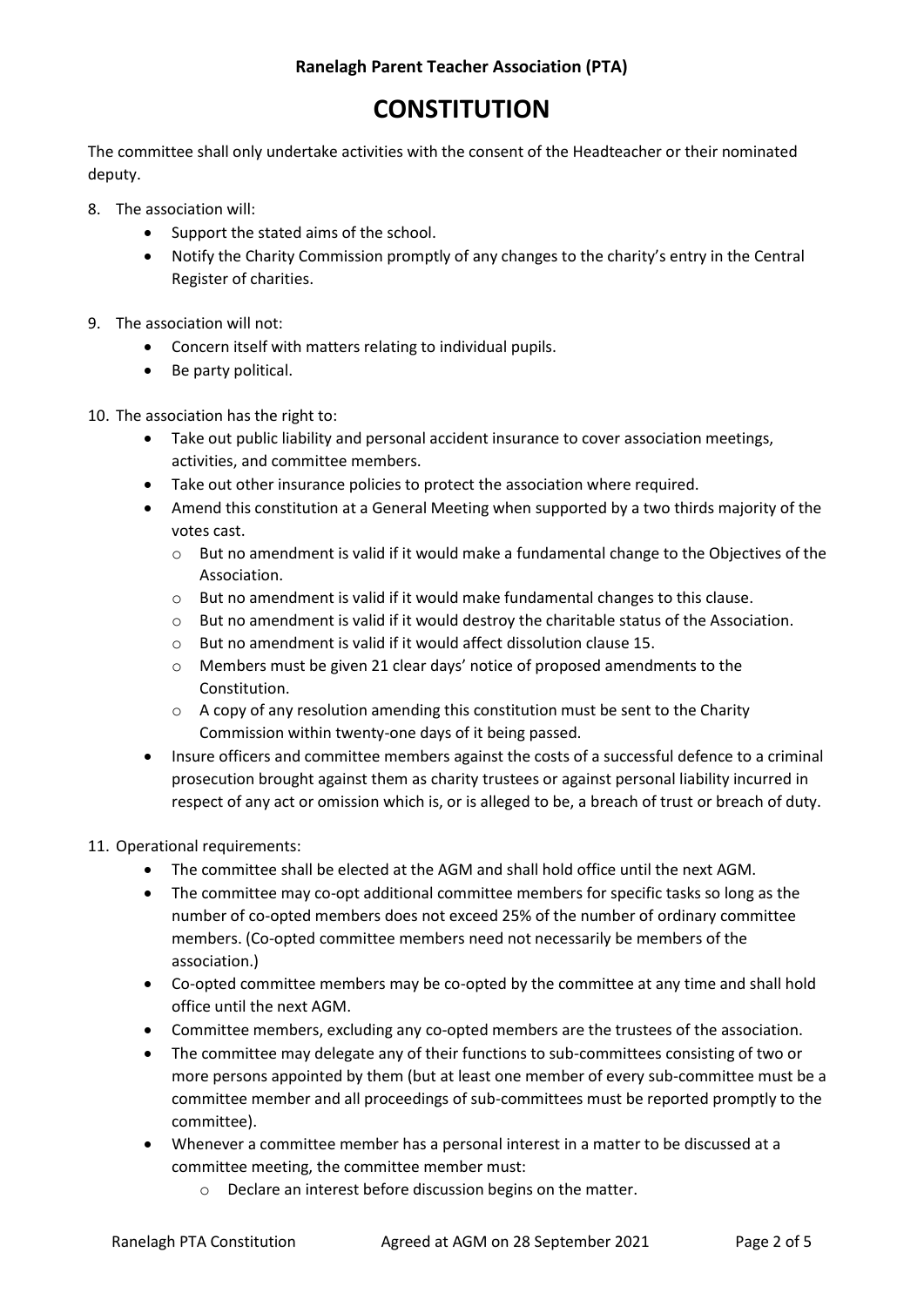# **CONSTITUTION**

- $\circ$  Withdraw from that part of the meeting unless expressly invited to remain in order to provide information.
- o Not be counted in the quorum for that part of the meeting.
- o Withdraw during the vote and have no vote on the matter.
- The committee must keep proper records of:
	- o All proceedings at general meetings.
	- o All proceedings at committee meetings.
	- o All reports of sub-committees.
- The Committee must comply with the requirements of the Charities Act 1993 as to the keeping of financial records, the audit or independent examination of accounts and the preparation and transmission to the Charity Commission of:
	- o Annual reports.
	- o Annual returns.
- The Committee must make annual reports and statements of account to the association available for inspection by any member of the association.
- A committee member automatically ceases to be a committee member if he or she:
	- o Is disqualified under the Charities Act 1993 from acting as a charity trustee.
	- $\circ$  Is incapable, whether mentally or physically, of managing his or her own affairs.
	- o Is absent from three consecutive meetings of the Committee.
	- o Ceases to be a member of the association.
	- $\circ$  Resigns by written notice to the committee (but only if at least two committee members will remain in office).
- A retired committee member is entitled to an indemnity from the continuing committee members at the expense of the association in respect of any liabilities properly incurred whilst he or she held office.
- A technical defect in the appointment of a committee member of which the committee are unaware at the time does not invalidate decisions taken at a meeting.
- Any PTA committee members / volunteers who visit the school for PTA purposes or to help at events are required to pass a Disclosure and Barring Service (DBS) check.
- The treasurer and all other cheque book signatories, being joint custodians of the bank accounts, shall also be DBS checked.
- Notices to members may be sent by hand, or by post or by suitable electronic communication or in any newsletter distributed by the association. Notification by hand may include distribution to parents and carers via their children with or without other communications from the school.
- Any technical defect in the giving of notice of which the members or the committee members are unaware at the time does not invalidate decisions taken at a meeting.

### 12. Committee Meetings

- There shall be at least 1 committee meeting per term.
- The Chair or (if the Chair is unable or unavailable to do so) some other officer of the committee chosen by the committee members present presides at the committee meeting.
- Six members of the committee shall constitute a quorum at a committee meeting, provided that two elected officers are included in that number.
- Except for the chair of the meeting, who has a second or casting vote, every non-co-opted member has one vote on each issue.
- Every issue may be determined by a simple majority of the votes case at a committee meeting.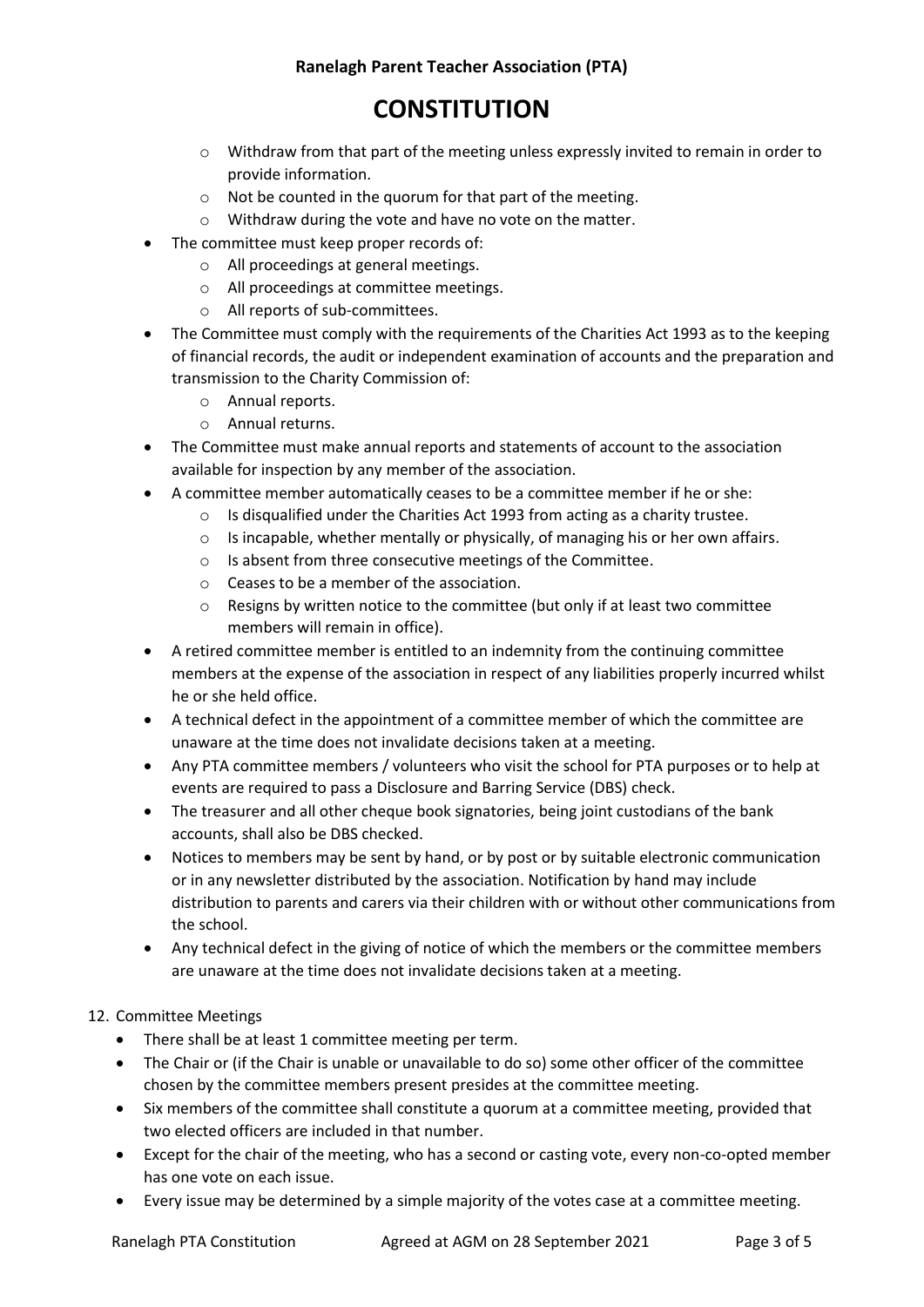### **Ranelagh Parent Teacher Association (PTA)**

# **CONSTITUTION**

- A resolution that is in writing and signed / endorsed electronically by all committee members is as valid as a resolution passed at a meeting. The resolution may be contained in more than one document and will be treated as passed on the day of the last signature / electronic endorsement.
- 13. General Meetings (AGMs and EGMs)
	- An Annual General Meeting must be held every year.
	- The Annual General Meeting shall be held in the autumn term and in any case no later than 30<sup>th</sup> September.
	- All members are entitled to attend any AGM or Extraordinary General Meeting (EGM) of the association.
	- There is a quorum at a General Meeting if the number of members personally present is at least 26 (two times the number of committee members). This does not apply in the situation of dissolving the association.
	- Except for the chair of the meeting, who has a second or casting vote, every member present in person has one vote on each issue, and every issue at the general meeting is determined by a simple majority of votes.
	- Expressions of interest for election to the committee should be sought through PTA communications in advance of each AGM, subject to the following:
		- o Nobody is precluded from seeking election during the AGM meeting itself if they have not expressed an interest in advance.
		- o Nominees must be proposed by one member and seconded by another.
		- o Nominations must have the consent of the nominee.
	- At the AGM
		- o The chair shall be taken by the Headteacher, or in their absence the Deputy Headteacher, of the school.
		- o The financial accounts will be presented for the previous year, duly audited, for approval by the members at that meeting.
		- $\circ$  A report on the association's activities since the previous AGM will be presented.
		- o The members will appoint an independent examiner or auditor for the association.
	- An EGM may be called at any time by the committee and must be called within 21 days after a written request to the committee from at least 25 members.
- 14. Finance
	- The committee as charity trustees have control of the association and its funds.
	- The funds of the association must be used for promoting the objectives.
		- $\circ$  Funds may also be used to purchase appropriate insurance (as defined above).
	- The treasurer shall act on all occasions under direction of the committee and shall be responsible for keeping accounts of all income and expenditure.
	- The treasurer, chair and any other committee members who the officers deem appropriate shall be granted access to the association's internet banking application.
	- The Treasurer shall present a financial report at all committee meetings and at the AGM.
	- Bank accounts shall be operated in the name of the association and withdrawals shall be made on the signature (or prior authorisation in the case of online banking transactions) of two officers of the association.
	- The financial year for the association shall end on 31 August.
	- The association may employ paid or unpaid agents, staff or advisers except